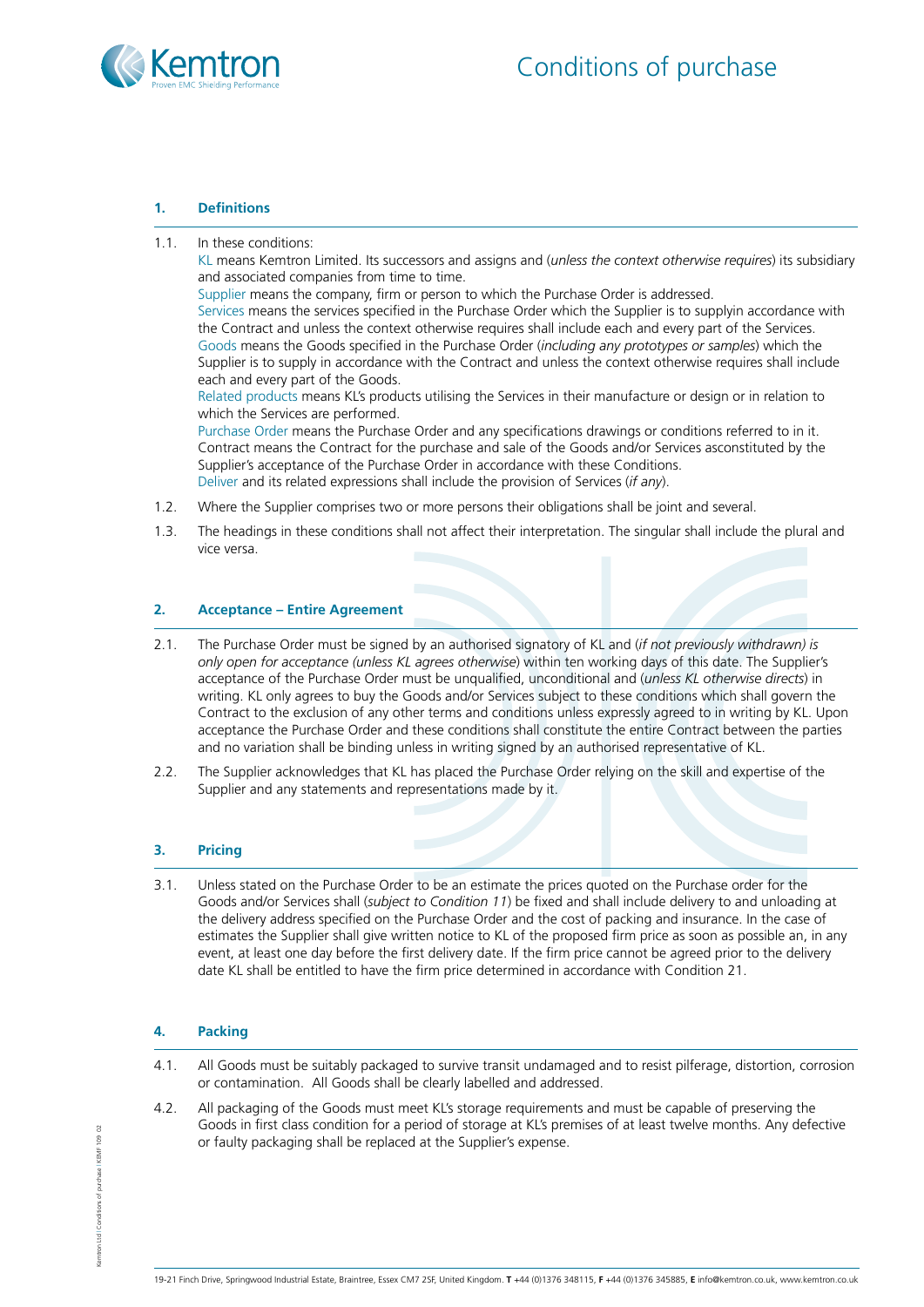

# **5. Invoicing / Payment**

- 5.1. The Supplier shall:
	- 5.1.1 On despatch of the Goods or completion of any Services send detailed advice notes and invoices in which VAT will be shown as a strictly net item.
	- 5.1.2 Insert a copy of the relevant advice note in each package of the Goods.
	- 5.1.3 Send by the tenth day of each month a statement of each invoice rendered during the previous month.
	- 5.1.4 Mark KL's order numbers and any part numbers on all invoices advice notes statement correspondence packages and packing.
	- 5.1.5 Ensure that invoices and advice notes in respect of the Goods and/or the Services do not cover any other goods/services ordered from the Supplier and (*in the case of delivery by instalments*) that there shall be a separate invoice and advice note for each shipment of the Goods.
- 5.2. KL will pay the Supplier's invoices on the terms set out on the Purchase Order. Unless otherwise agreed in writing KL's standard payment terms are sixty days from receipt of valid invoice. Payment by KL shall not constitute any admission as to the performance by the Supplier of its obligations under the Contract.

## **6. Counterfeit Goods Prevention**

- 6.1. The Supplier agrees and shall ensure that Counterfeit Goods are not contained in Goods delivered to the buyer through the implementation of policies that include prevention, detection and risk mitigation methods to protect against the use of Counterfeit Parts.
- 6.2. Where possible, the Supplier shall purchase parts directly from the Original Equipment Manufacturer (*OEM*) or with traceability back to the OEM.
- 6.3. A certificate of conformance shall accompany each shipment of Goods delivered. When requested by the buyer, the Supplier shall provide Authorised Supplier documentation that authenticates traceability of the parts to the applicable Authorised Supplier.
- 6.4. In the event Supplier becomes aware or suspects that it has furnished Counterfeit Parts, it shall immediately notify the Buyer. In the event that Goods delivered under the purchase order are, or include, Counterfeit Parts, Supplier shall promptly investigate, analyse and report in writing to Buyer whether such Counterfeit Parts should be replaced with genuine parts conforming to the requirements of this Order, or whether an alternative solution is recommended to meet the Order requirements at Supplier's sole expense. The parties shall then agree upon the appropriate course of action.

# **7. Delivery**

- 7.1. The Supplier shall in accordance with the delivery schedule stipulated in the Purchase Order or otherwise notified by KL (*time to be of the essence*):
	- 7.1.1 Deliver the Goods to the delivery address stated on the Purchase Order and the Goods in accordance with KL's directions, and
	- 7.1.2 Complete the provision of the Services.
- 7.2. Subject to Condition 7 below delay in delivery or non-delivery for whatsoever reason shall entitle KL at its option by notice to the Supplier either to stipulate a revised delivery date or to terminate the Contract forthwith without liability. If KL agrees a revised delivery date it may stipulate the payment of liquidated damages in compensation by the Supplier at the rate stated in the Purchase Order or (*at KL's option*) payment of all consequential losses and claims incurred by KL.
- 7.3. Where Goods are to be delivered in instalments or Services are to be provided over a period of time failure to deliver (*or other breach*) in respect of any one or more instalments of Goods or any one or more items of the Services shall entitle KL to terminate the Contract forthwith without liability to the Supplier.
- 7.4. The Supplier shall be liable for all loss and damage to the Goods until they have been accepted by KL.
- 7.5. KL shall inspect the Goods and notify the Supplier of any damages, shortages or other discrepancies in delivery within six weeks of delivery.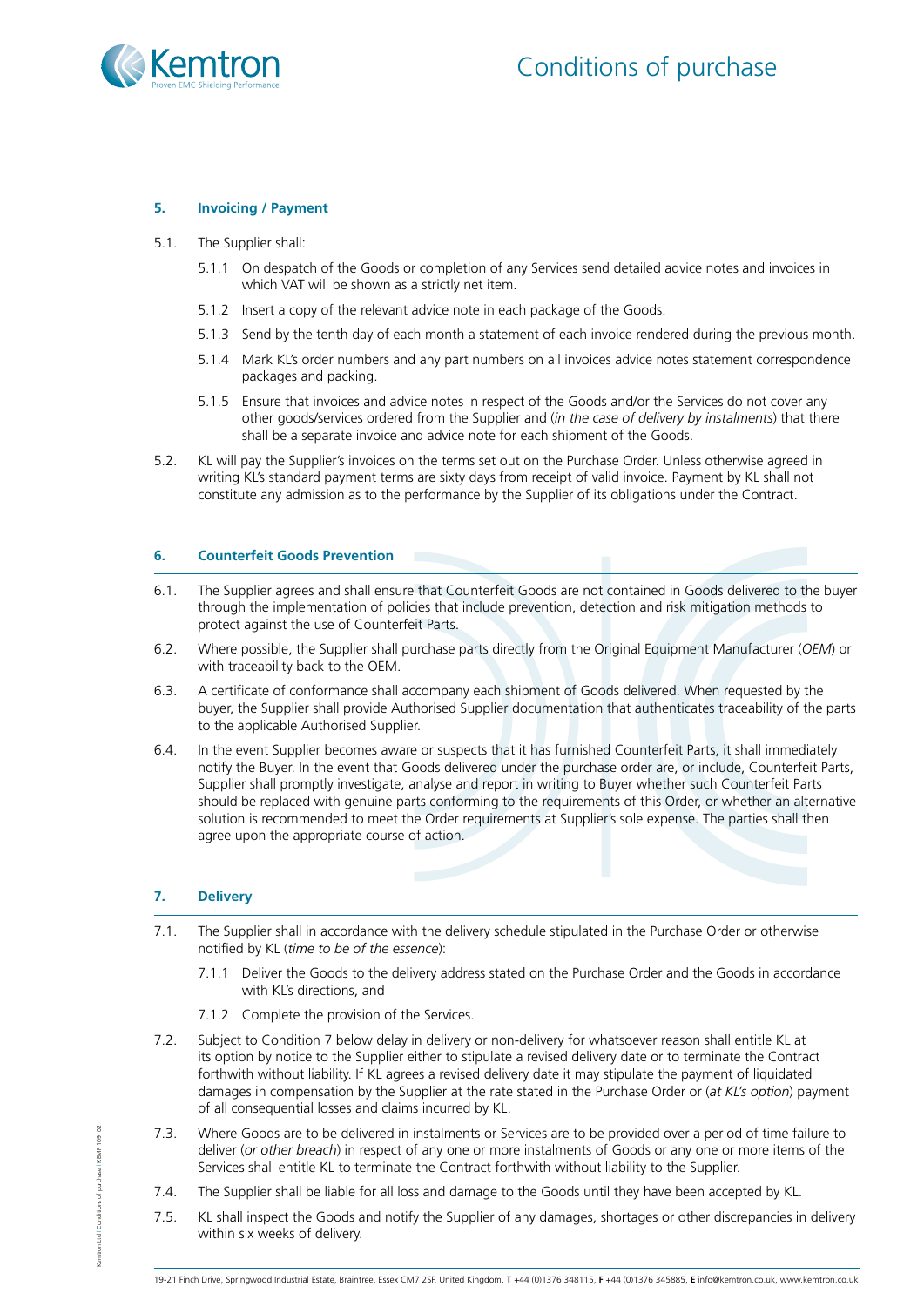

## **8. Force Majeure**

- 8.1. If delivery is or is likely to be delayed by some cause totally outside the Supplier's control (*"an event of force majeure"*) it shall immediately give full written details to KL of the delay and, in any event, within 5 days of its occurrence. The Supplier shall not be entitled to rely on any event of force majeure if it fails to give such notice or if it fails to use every reasonable effort to overcome the effects of the event of force majeure and to complete delivery as soon as possible.
- 8.2. If the delay in delivery shall or is likely to continue due to the event of force majeure for more than two weeks after the date the Supplier has or ought to have given notice in accordance with Condition 7.1 then KL shall be entitled to terminate the Contract forthwith by notice to the Supplier, without liability.

## **9. Termination**

- 9.1. The Supplier undertakes that on delivery the Goods and Services will:
	- 9.1.1 Comply in all respects with the contract description on the Purchase Order and any specifications drawings or samples stipulated or given to the Supplier by KL.
	- 9.1.2 Be of first class quality and free from defect (*whether patent or latent*) in materials design or workmanship.
	- 9.1.3 Be in all respects be safe and fit for the purposes for which they are required by KL.
- 9.2. The Supplier undertakes that:
	- 9.2.1 No item of the Goods supplied will have been manufactured more than two years prior to the date of despatch to KL.
	- 9.2.2 It will have available for purchase by KL and users of the Goods (*or products incorporating the Goods*) spare parts and components for the Goods for a period of two years from the date of KL's receipt of the last instalment of the Goods.
	- 9.2.3 The Goods will under conditions of normal use for which they were designed remain in the condition specified in 8.1 above (*excluding fair wear and tear*) for a period of at least twelve months.
- 9.3. If the Goods and / or Services do not conform to the Contract in every respect KL shall be entitled to exercise any one or more of the following rights:
	- 9.3.1 Require the Supplier to replace or (*at KL's option*) repair the Goods and/or provide substitute Services so that they conform with the Contract.
	- 9.3.2 Require the Supplier to pay on demand the cost of rectifying or replacing any related products.
	- 9.3.3 Carry out or have carried out at the Supplier's expense such work as is necessary to ensure the Goods and / or Services conform to the Contract.
- 9.4. If KL terminates the Contract (*in the exercise of any of its rights to do so*) the Supplier shall immediately refund to KL all payments made and if KL rejects any Goods the Supplier shall refund all payments already made for the rejected Goods. If on termination KL elects to keep or take any Goods or make use of any Services it shall account to the Supplier for them at whichever is the less of their value to KL or an appropriate proportion of the total Contract price (*to be determined in default of agreement in accordance with Condition 21*) but otherwise no compensation shall be paid to the Supplier on termination or rejection and the Supplier shall pay on demand any extra expense incurred by KL in purchasing replacement Goods or Services for those Goods or Services rejected.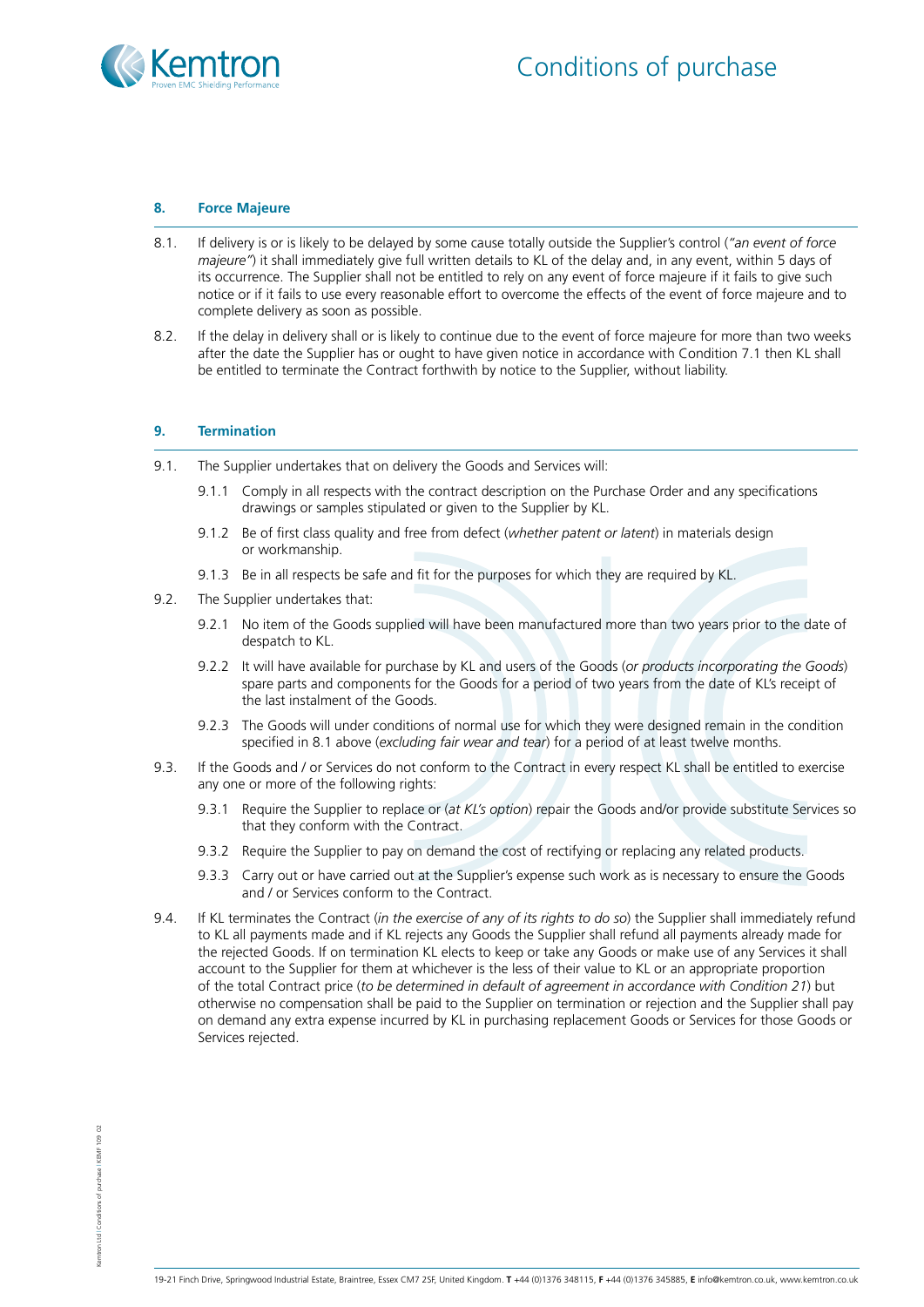

#### **10. Warranty**

- 10.1. If the Goods or any of the related products shall prove defective within a period of twelve months from the date of delivery or (*if later*) from the date of resale by KL as a result of a breach of the Contract then KL may exercise any one or more of the rights set out in Condition 8.3:1, 8.3:2 and 8.3:3. All obligations of this Condition shall further apply to any such rectified or replacement Goods and / or Services.
- 10.2. This Warranty shall be for the benefit of KL and all its customers and all users of the Goods or products incorporating the Goods and / or Services and shall be in addition to any other rights or remedies otherwise available to them in relation to the Goods and / or Services.

#### **11. Inspection and Right to Access**

- 11.1. KL and its representatives shall be entitled to have access to the Supplier's premises at all reasonable times for the purpose of checking progress and carrying out or witnessing tests and / or procedures in connection with the manufacture of the Goods and / or the supply to the Services.
- 11.2. The Supplier shall give adequate notice to KL of all tests that it intends to carry out and shall furnish such test certificates as KL requires.

## **12. Design Changes**

12.1. KL shall have the right to make changes in the design and / or specifications of the Goods and / or of the Services by notice to the Supplier. If such changes will affect the Purchase Price or delivery schedule the Supplier will notify KL immediately and negotiate an appropriate adjustment (*any dispute as to the adjustment being determined in accordance with Condition 21*). In the absence of such notification the price and delivery schedule will remain the same.

#### **13. Ownership of Goods**

13.1. Where the price is payable by instalments and the first instalment has been paid the legal and beneficial title to the Goods (*or the relevant material and work in progress*) shall vest in KL upon their being appropriated to the Contract. Where the price is not payable by instalments the legal and beneficial title shall pass to KL on whichever shall first occur of:

13.1.1 Delivery of the Goods.

13.1.2 Payment of the price for the Goods.

- 13.2. KL shall have the right at any time and from time to time to take possession of the Goods to which it has acquired title and of any items belonging to KL and for this purpose may enter any premises of the Supplier.
- 13.3. The Supplier warrants that it has title to the Goods and that on delivery they will be free of all liens, encumbrances and security interest.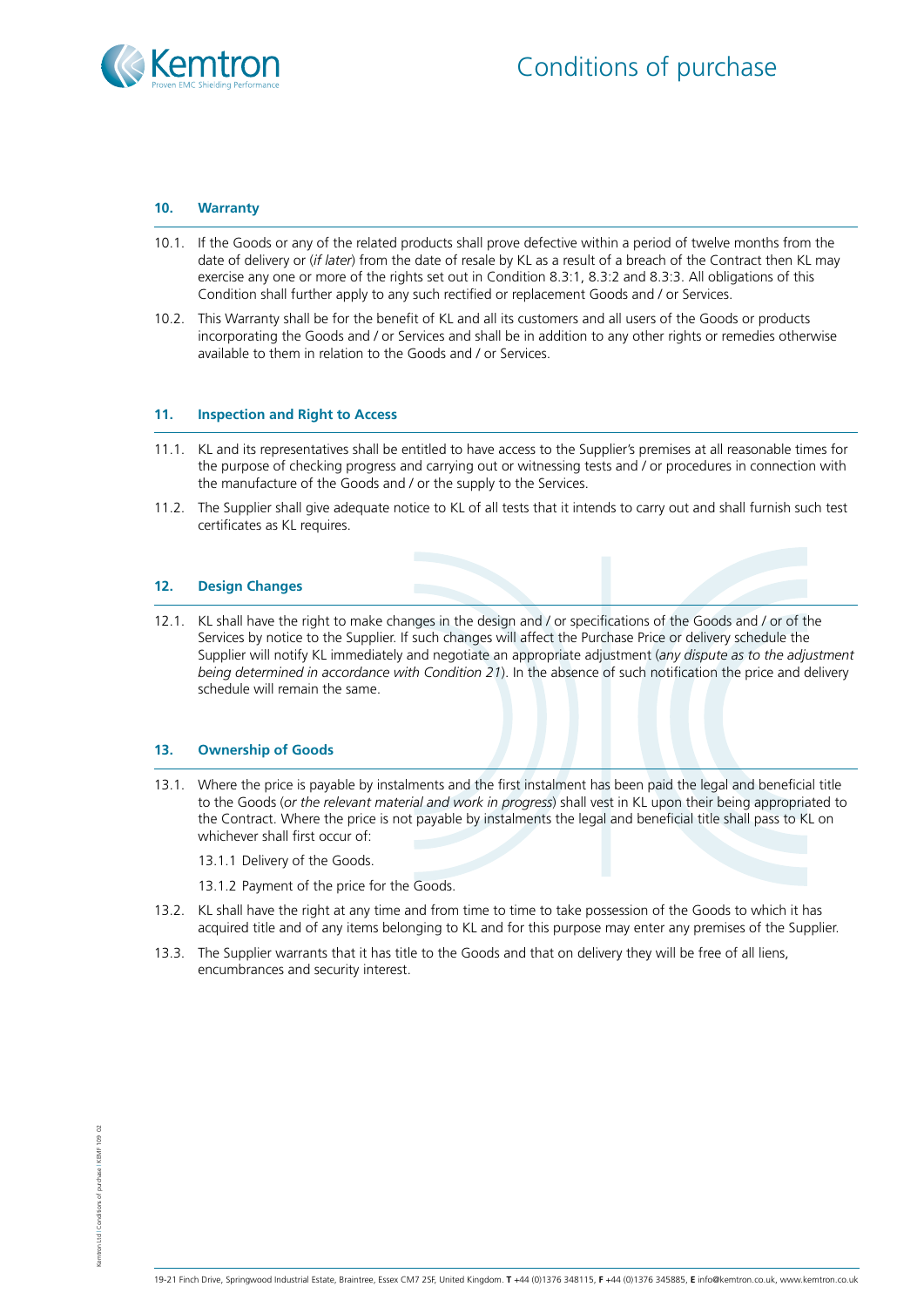

## **14. KL's Information and Property**

- 14.1. Any specifications, drawings, sketches, models, samples, technical information or data whether written or oral (*"information"*) supplied by KL to the Supplier shall remain KL's property and shall be treated as confidential and shall not be published or disclosed to any third party or be used by the Supplier otherwise than for the purposes of the Contract. All copies of information in tangible form shall be returned carriage paid to KL upon request and in any event upon completion of the Contract.
- 14.2. All tools equipment and material of every description including but not limited to related products (*"Property"*) supplied by KL or produced by the Supplier in connection with the Contract shall be the property of KL and shall if required by KL be returned to it after completion of the Contract in good condition (*reasonable wear and tear excepted other than in the case of related products*). All Property shall be at the risk of the Supplier and kept insured by the Supplier at its expense for their full replacement value (*KL being named as loss payee*) and shall not be subject to any lien in favour of the Supplier.

#### **15. Intellectual Property Rights**

- 15.1. The copyright and all other intellectual or industrial property rights and confidential information in Services and documentation relating thereto and / or the Goods (*and in any ideas concepts designs know-how or processes developed during the performance of the Contract*) shall automatically vest in KL.
- 15.2. Without limiting the generality of 14.1 where the provision of the Services includes the design and / or writing of computer programmes and associated documentation to the Supplier.
	- 15.2.1 In consideration of KL agreeing to pay the price for the Goods hereby assigns to KL the copyright and all other intellectual property rights and confidential information in the relevant specification software and software documentation.
	- 15.2.2 Shall supply to KL the relevant source code and object code together with one reproducible copy of all available information as KL shall determine is necessary to enable it to sell the Goods and if applicable to licence or sub-licence and support the software comprised in the Goods.
- 15.3. Where the Goods incorporate software belonging to a third party the Supplier shall grant a non-exclusive irrevocable and perpetual sub-licence (*or shall procure that the relevant owner grants a non-exclusive irrevocable and perpetual licence direct to KL*) of that third party software free of charge.

#### **16. Indemnity**

- 16.1. The Supplier shall indemnify KL, its customers and users of KL's products on demand against all loss, damage, claims, liabilities, costs and expenses suffered by any one or more of them for or in connection with:
	- 16.1.1 Infringement of patent/registered designs/trademarks / copyright or any other intellectual or industrial property rights throughout the World in respect of the manufacture use or supply of the Goods and/or Services and (*insofar as is attributable to the Goods and/or Services*) the manufacture use or supply of the related product.
	- 16.1.2 Any negligence or breach of statutory or other duty on the part of the Supplier its agents or in any way arising out of or in connection with the Supplier's performance of the Contract or the use or resale of the Goods and/or Services or (*insofar as is attributable to the Goods and / or Services*) the manufacture use or supply of the related products.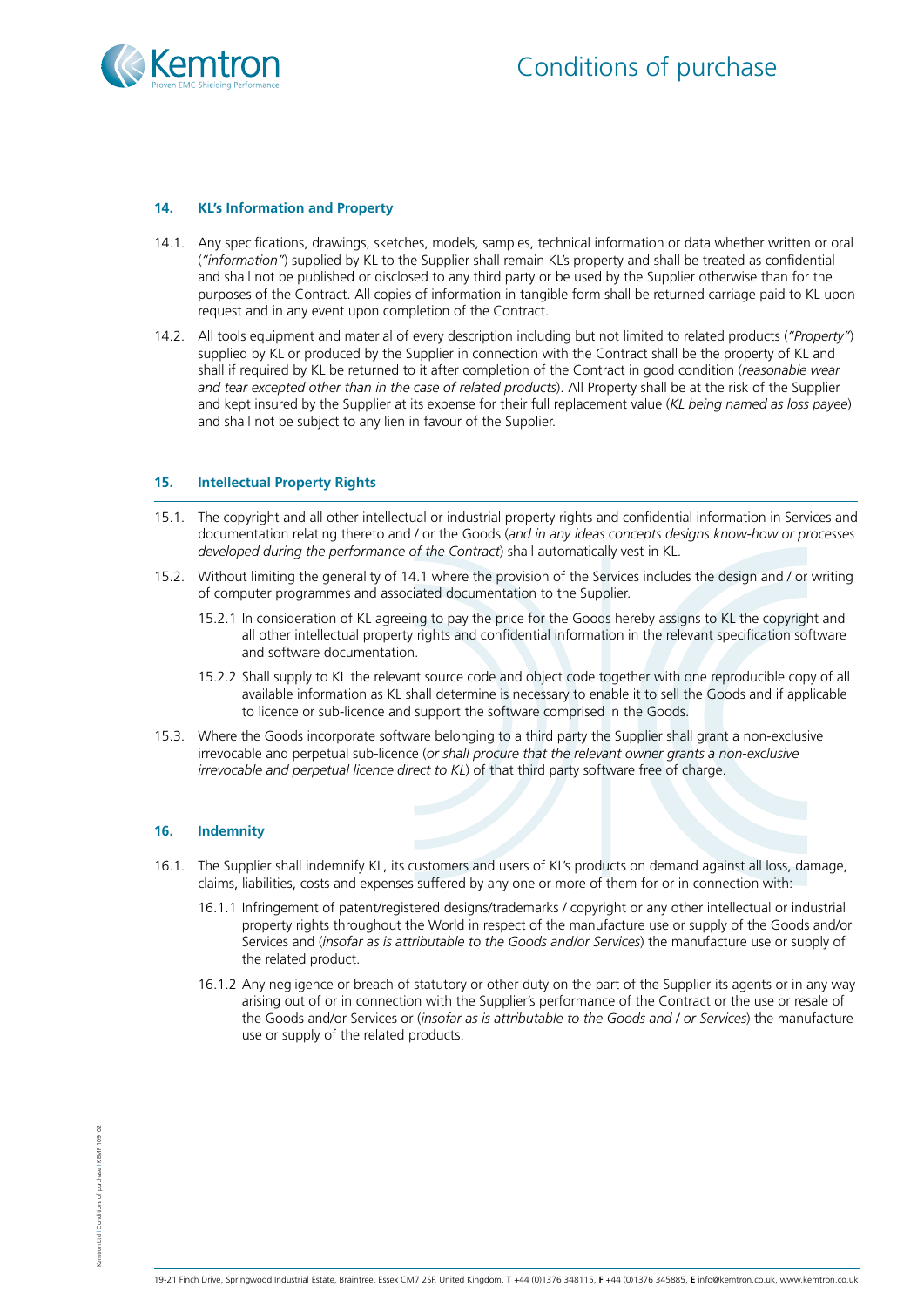

# **17. Bankruptcy / Insolvency**

- 17.1. KL may terminate the Contract forthwith by notice to the Supplier without liability or at KL's option may permit the receiver / liquidator of the Supplier to complete the Contract subject to his providing a guarantee for its due and faithful performance if:
	- 17.1.1 The Supplier makes any voluntary arrangements with its creditors or becomes subject to an administration order or (*being an individual or firm*) becomes bankrupt or (*being a company*) goes into liquidation (*other than for the purposes of amalgamation or reconstruction*).
	- 17.1.2 An encumbrancer takes possession or a receiver or administrative receiver is appointed over any of the property or assets of the Supplier.
	- 17.1.3 The Supplier ceases or threatens to cease to carry on business.
	- 17.1.4 The Supplier is unable to pay its debts (*within the meaning of the Insolvency Act 1986*),
	- 17.1.5 The Supplier is in breach of any terms of the Contract.

## **18. Cancellation**

18.1. KL reserves the right to cancel the Contract (*in whole or in part*) at any time by giving written notice to the Supplier. Should KL exercise this right it shall be bound to pay a reasonable price for any work already completed (*to be determined in default of agreement in accordance with Condition 21*) but shall otherwise be free from liability.

#### **19. Waiver**

19.1. No Waiver by KL of any breach of the Contract by the Supplier shall be considered as a Waiver of any subsequent break of the same or any other provision. All KL's rights and remedies shall be cumulative and no exercise by KL of any right or remedy shall restrict or prejudice any other right or remedy otherwise available in it. Any inspection or acceptance of or payment for Goods and / or services by KL or the passing of property in Goods to KL shall not restrict or prejudice any right or remedy available to KL.

#### **20. Legislation**

20.1. The Contract shall be governed by the Laws of England and the English Courts shall have sole jurisdiction in respect of any disputes relating thereto.

#### **21. Assignment**

- 21.1. The Supplier shall not assign the whole or any part of the Contract.
- 21.2. The Supplier shall not sub-contract the whole or any part of the Contract without the written consent of KL and it shall be a condition of any such consent that the Supplier shall:
	- 21.2.1 Ensure and be responsible for compliance by any sub-contractor with the terms of the Contract.
	- 21.2.2 Include in the sub-contract provisions consistent with the Contract for the benefit of and enforceable by KL.
	- 21.2.3 Furnish KL with copies of the sub-contract upon KL's request at any time.